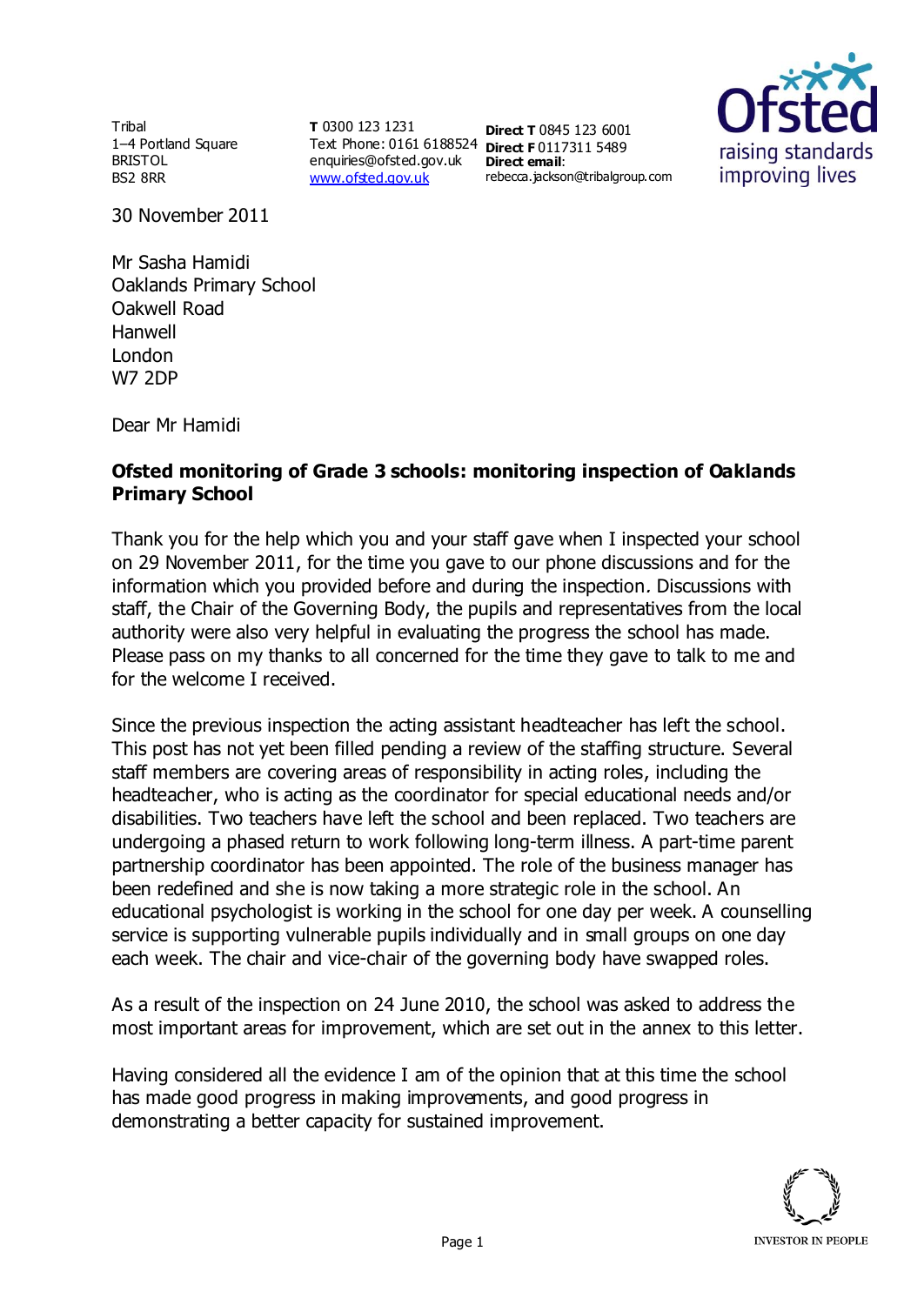

Attainment in mathematics and English has risen since the last inspection. In English, a higher-than-average proportion of pupils attained nationally expected standards at Level 4 and Level 5. The proportion of pupils achieving Level 4 in mathematics improved significantly in 2011 and is now average.

Learning and progress in lessons are improving as a result of rigorous monitoring activities which are linked to effective professional development opportunities for teachers and teaching assistants. Useful feedback is given to teachers and followed through to subsequent observations. Where a lesson observation reveals that areas for improvement have not been acted upon and teaching is satisfactory, an immediate package of support and further monitoring is put in place. This has been effective in moving satisfactory teaching to good. A system of coaching teachers is embedded where good role models are paired with teachers needing support to improve lessons. For older pupils with gaps in their learning a range of small group and individual support programmes are accelerating progress. Leaders are clear, however, that progress needs to be more even across year groups.

Where teaching is good, lessons challenge and support pupils so that activities are matched well to pupils' needs. In one Year 6 English lesson, pupils were evaluating a piece of information text enthusiastically. They were introduced to challenging technical vocabulary and supported to identify the key features of information writing in order to apply this to their own work. In satisfactory lessons, assessment information is not always used precisely enough to build on prior learning. Sometimes pupils are not clear about the purpose for their learning and key teaching points are not explained thoroughly. In a small minority of lessons, because teaching has not engaged pupils' interest securely, there is too much off-task chatter and pupils need to be reminded to concentrate on their learning. Intervention strategies have been reviewed for their effectiveness and are now more successfully moving learning forward. For instance, children in Reception classes have regular individual reading sessions which are developing enthusiasm for reading and securing better progress.

The curriculum is improving and providing more engaging starting points for topics and greater enrichment opportunities. During the inspection older pupils were visited by an inspirational speaker and younger pupils were working with a visiting storyteller. Pupils say they enjoy these activities and when links are made in their learning. They would like more opportunities to do these things as well as more opportunities to explore art.

As a result of extensive moderation, assessments are now more secure. Pupils' achievements are tracked carefully and teachers are held to account for pupils' progress through regular review meetings. Marking and feedback have improved. Pupils appreciate the 'two stars and a wish' in their marking, particularly when they provide specific points to address and highlight clearly what they have done well. Learners also say they enjoy the extra challenges teachers give them when marking work. Pupils often respond to marking now but this is done better in some classes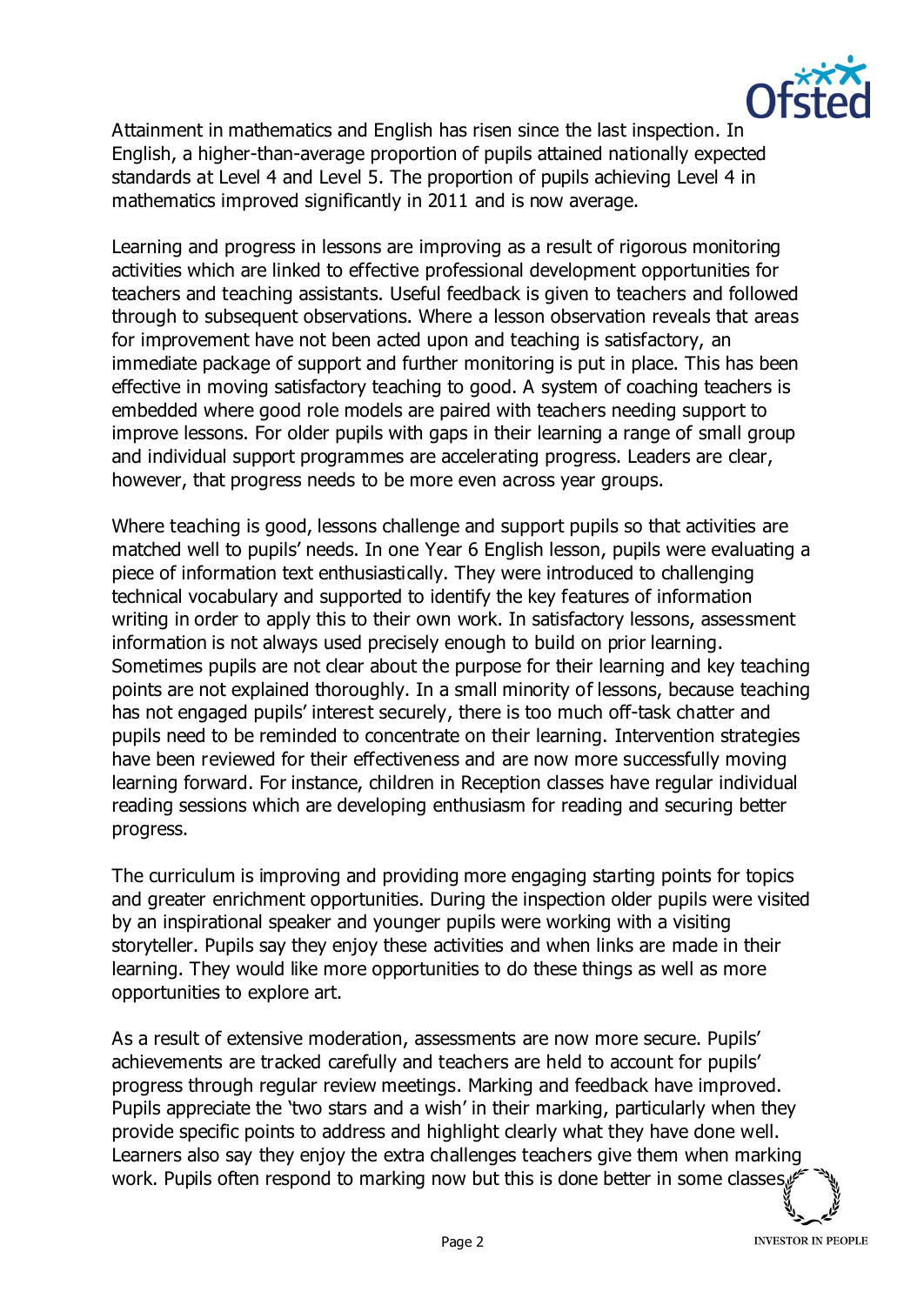

than in others. Sometimes comments are not specific enough to show pupils how to improve. Pupils know their curriculum targets but they are not always fully understood.

Provision in the Early Years Foundation Stage has improved. The physical environment has been enhanced through extensive refurbishment. Children are settled and enjoy their learning opportunities. The focused teaching of the sounds letters make is developing early reading skills well. Adult interventions are useful in extending language, particularly for children who are new to learning English. There are also many opportunities to develop language through play. One child was using the role-play garage area to talk on the telephone about a car repair. Children are developing their independent skills well when accessing resources to extend their own play. Good use is made of the limited outdoor environment to extend the curriculum. One group of children were building a space car using large-scale resources outside.

Careful and accurate assessments of pupil progress are recorded and have been validated. They show that progress in the Early Years Foundation Stage is improving. Children's work and teachers' observations are recorded in attractive learning journals. Parents and carers are invited to add to these, although some are not yet taking these opportunities. Assessments are used to plan for differentiated activities.

The Early Years Foundation Stage leader has a good understanding of what constitutes good practice and is supporting colleagues to improve in order to maintain consistently good outcomes. Her relationship with children and her enthusiasm for learning are a good model for others.

Leaders, including governors, are enthusiastic and ambitious for the school. High expectations are clearly communicated to all members of the school community, including through strong parental partnerships. The headteacher and his team have secured significant confidence in the school. Other leaders are becoming more effective in their role, including in monitoring the work of the school. All are clear that progress needs to improve quickly for all pupils. The deputy headteacher is now enabling other leaders to support their colleagues in improving teaching and learning. The local authority has been effective in supporting improvements, particularly in the Early Years Foundation Stage. It is now supporting leaders in driving school improvement.

I hope that you have found the inspection helpful in promoting improvement in your school. This letter will be posted on the Ofsted website.

Yours sincerely

Michelle Winter Her Majesty's Inspector